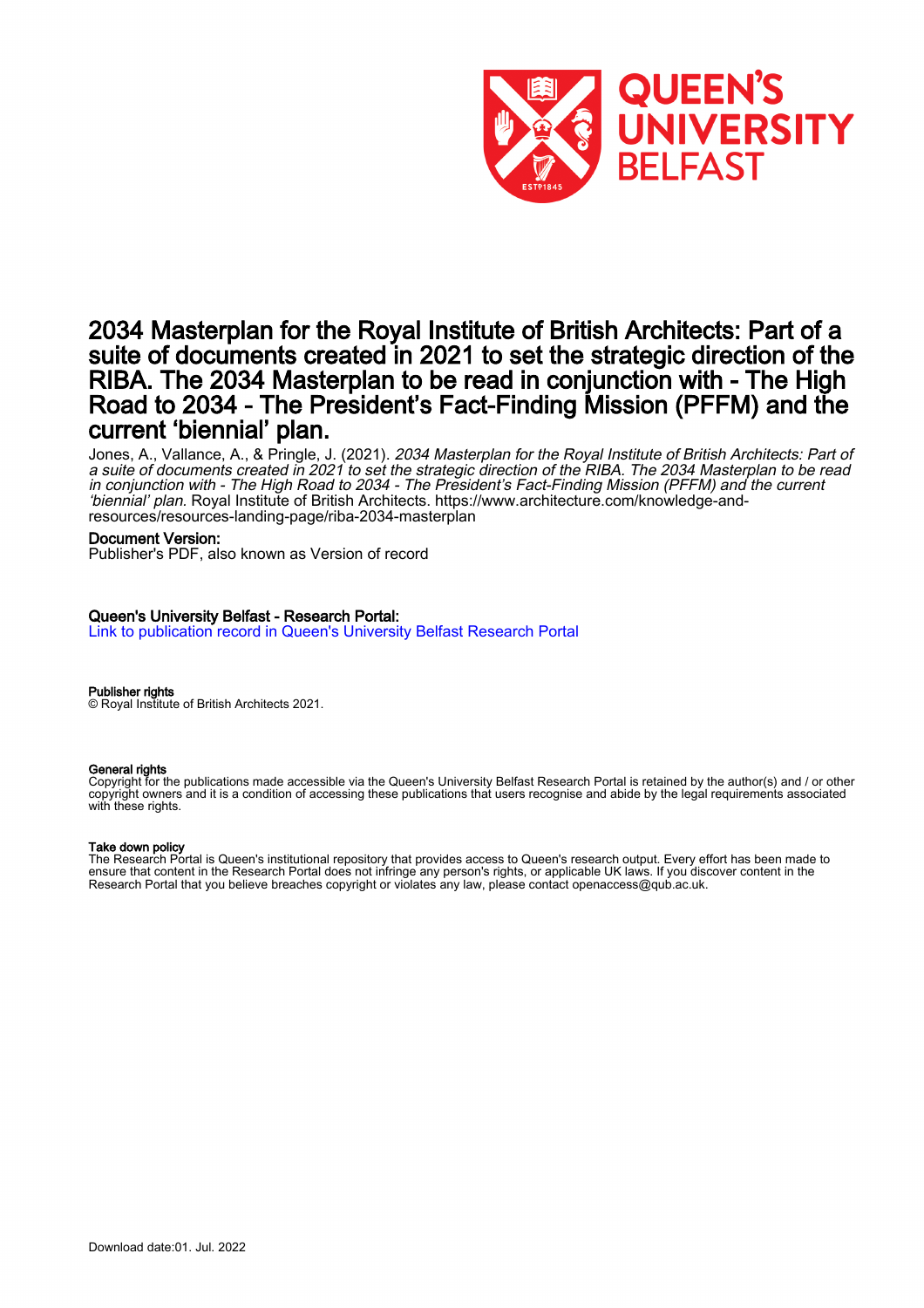# 2034 Masterplan

for the Royal Institute of British Architects



Part of a suite of documents created in 2021 to set the strategic direction of the RIBA. The 2034 Masterplan to be read in conjunction with - The High Road to 2034 - The President's Fact-Finding Mission (PFFM) and the current 'biennial' plan.

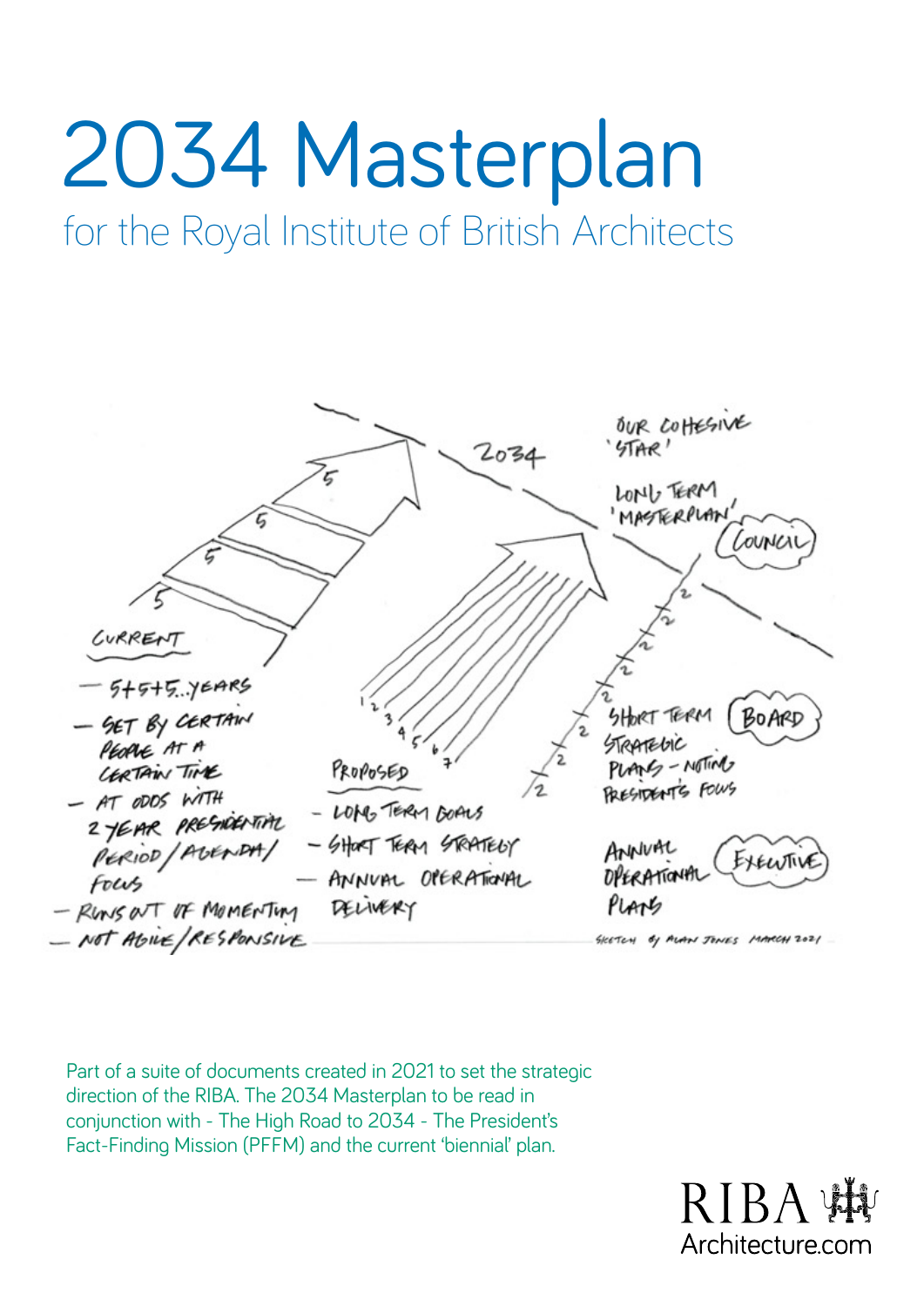

The masterplan seeks to move architects to their rightful position in the design and construction process – as highlyskilled and qualified 'guardians of the built environment' – and the goals intend to bring more voices and perspectives to the table, so that the profession can be seen as a truly competent, diverse, valued and financially attractive source of solutions.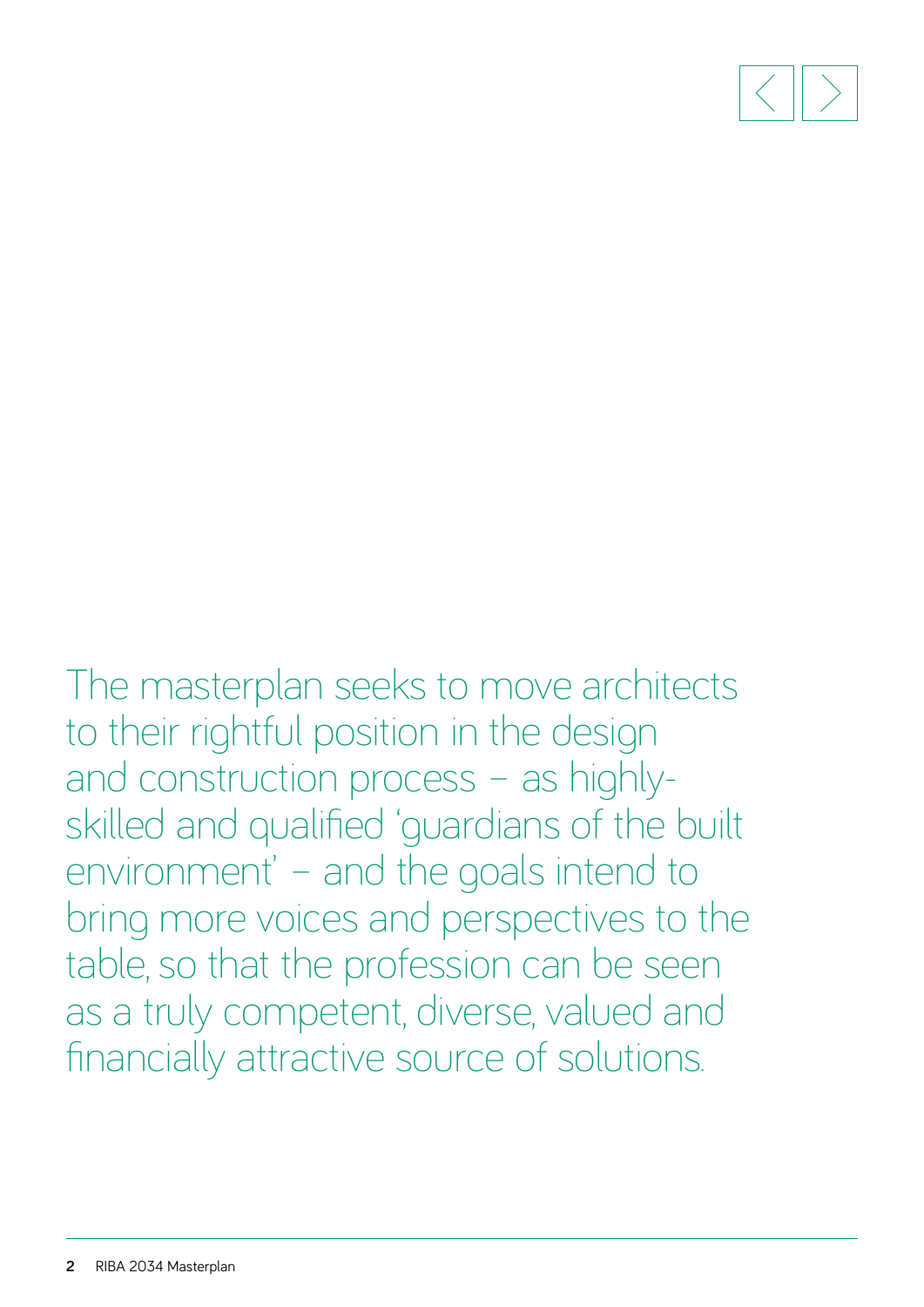

### Introduction

This framework provides our profession – and the RIBA – with a series of vital, long-term outcomes to guide our activity to 2034, the date at which the Institute becomes 200 years old.

It sets a direction of travel to ensure the profession can not only survive, but thrive. The masterplan – and its goals – consider current struggles, including the vital need to increase diversity at all levels, and the changing role of the architect, who works against a backdrop of developing digital technology.

The masterplan seeks to move architects to their rightful position in the design and construction process – as highly-skilled and qualified 'guardians of the built environment' – and the goals intend to bring more voices and perspectives to the table, so that the profession can be seen as a truly competent, diverse, valued and financially attractive source of solutions. It's based upon the President's Fact-Finding Mission, led by RIBA Past-President Alan Jones.

So, how will the masterplan be used? Last year, the RIBA Council and Board recognised that setting five-year strategies was no longer appropriate for our rapidly changing world, and instead agreed to adopt successive biennial plans that align with long-term outcomes. These outcomes are articulated in the 2034 Masterplan.

As was agreed, RIBA Council will remain the stewards of the 2034 Masterplan, looking at the results and suggesting areas for prioritisation to the Board. The Board, in conjunction with each President, will then set biennial plans, from which the Chief Executive will develop activities. In this respect, the Council acts as the 'insight'; Board as the 'oversight'; and Executive as the delivery mechanism. This new strategic partnership will also involve a new way of business planning and resource management, giving more certainty to the staff delivering the activities.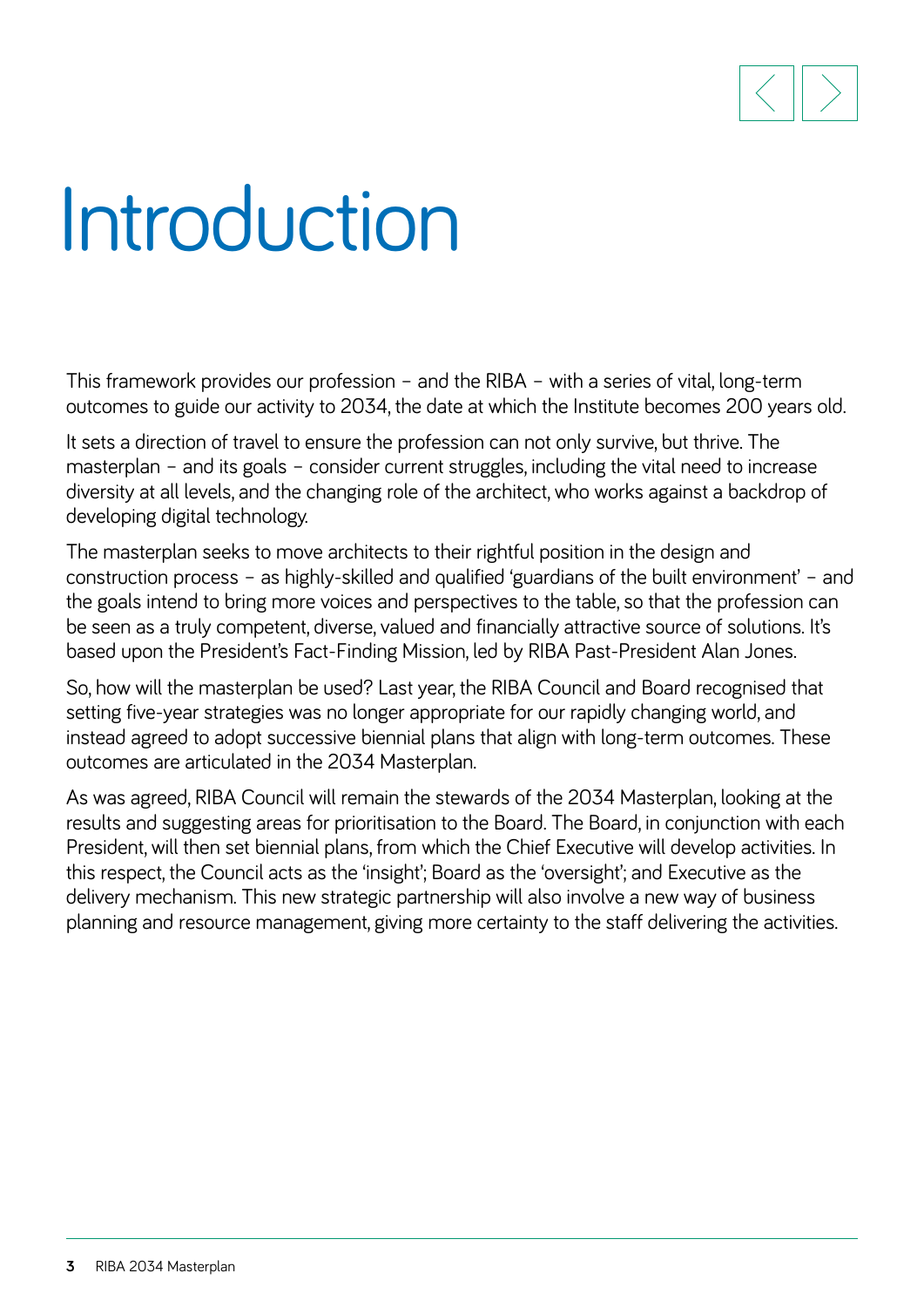

# The Why

Architects are perceived by many as instruments of the wealthy, as opposed to professional advocates advancing the rights and needs of all citizens across the UK. In a period when we are seeing growing inequality, including spatial and environmental inequality, across the UK, it is vital the RIBA stands up for the needs of UK citizens in advancing just, fair, healthy environments for all. ... Environmental injustices should be perceived as a failure of our profession to advance our public mandate. This political position requires us to advance and address deep systemic challenges at the heart of architecture.

**Indy Johar, PFFM champion.** 

The case for the architecture profession needs to be constantly remade – to the public in all its diversity, as much as to policymakers and professionals – if it is to avoid being side-lined from having the impact that it craves on society's most important challenges and being relegated instead to little more than a discussion of aesthetics, hemmed in by commercial priorities.

**Invited contributor to the PFFM.** 

Architects are working in an increasingly competitive marketplace, where we are not only competing with each other but also with other professionals and digital tools that seek to provide services that used to be core to our offer. To be sustainable as a profession we must stay on top of this change by sharing knowledge both with each other, with academia, and with the world.

**Invited contributor to the PFFM.** 

**Alan Jones**  RIBA President 2019-21

Jack Prince.

**Jack Pringle**  Chair of RIBA Board of Trustees 2021-2023

**Alan Vallance**  RIBA CEO

2034 Masterplan Agreed by RIBA Council June 2021 2034 Masterplan Adopted by RIBA Board July 2021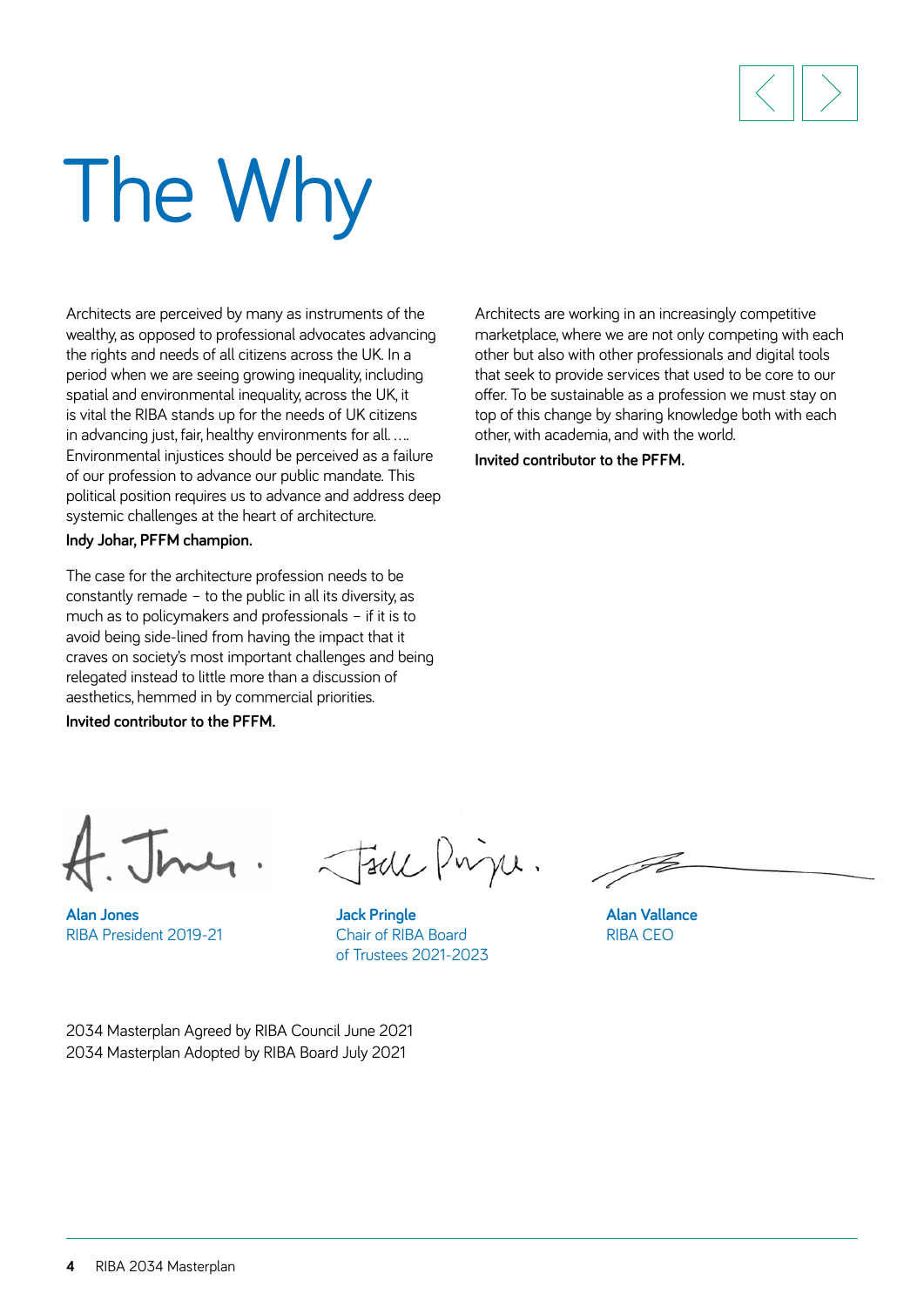

## The What

Architects through their "deep generalist" education make them a natural fit to be the "guardians of the built environment". Unfortunately, in recent years there has been a race to the bottom, with architects treated as commodity and not paid what they sense they are worth, giving advice for free in the hope they might win a commission and then they aren't trusted as much as other roles within the design and construction process. Looking at the average salary of architects after a long education it is fair to say architects aren't valued.

But gradually society, investors and government are becoming more aware of the fact that spaces and places where we all live and work and how we travel between them has a very significant impact upon the world - in terms of climate emergency, the bio-diversity crisis, health and well-being, as well as the sense of belonging, identity and spatial and environmental quality. Our world, and those countries, governments and societies within it, need architects to step up and be at their best, to help facilitate and lead the devising and delivery of the most appropriate solutions to the problems we face, and the commitments and aspirations that shape our collective future. There is a shift from what architecture is, to what architecture does.

How architects work for society can be enhanced, for the good of everyone. We need the early involvement of architects in exploring problems and potential solutions, in town planning, and onwards into detailed design and material choices, in and through procurement, to ensure a consistent golden thread of expertise from the very beginning of the idea of a project through to its realisation, occupation and confirmation of its performance.

Our world needs practical and intellectual leadership, and architects, supported by their institute the RIBA, are in the best position to help realise the creation of a better world. But first we, as a profession and the institute need to need to address and overcome the current issues articulated above. It has taken many years of gradual decline of architects' role, and it will take a number of years to reverse this process. To set goals, we going to use RIBA's 200th anniversary as a deadline for making this change, so that by 2034:

**Architects** create value for society through an effective profession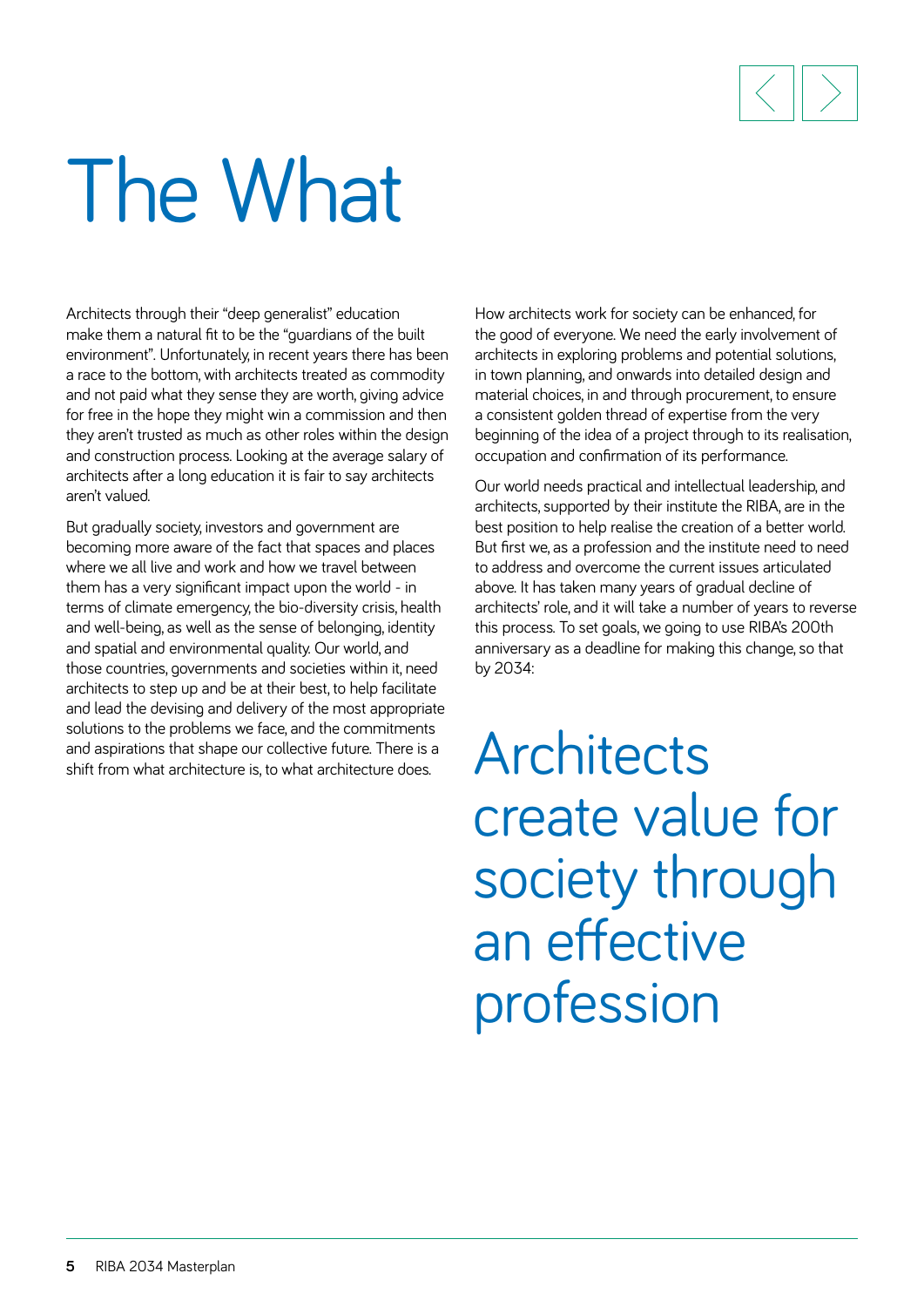

## The How

The key to this outcome is defining the value delivered, who is it for, and how do we measure it. As such we have structured the Masterplan, around four stakeholder groups, RIBA architects, the profession, clients and wider society.

- The value we are seeking **for RIBA architects** is that their revenues and average salaries increase year on year.
- The value we are seeking **for the profession** is that it is more diverse and that it is involved in more building projects.
- The value we are seeking **for clients** is that architects improve their understanding of buildings clients' needs and desires whilst meeting financial imperatives.
- The value we are seeking **for society** is improved community well-being through the construction of "aesthetically, health improved, and environmentally sustainable living structures.



To achieve this, we have created what we call the **VALUE CIRCLE** this consists of three elements broken into seven 'swim lanes. These 'swim lanes are specialty areas that will deliver the impact we are seeking. They are:

### **COMPETENCY**

**Swim Lanes-1:Education; 2:Research Knowledge & Data** Through the provision of continued education, professional tools, networking opportunities, research and insight, knowledge & data, we will equip our members, the profession and clients with a deeper understanding and demonstrable skills to lead the delivery of a sustainably-designed built environment.

### **CONFIDENCE**

### **Swim Lanes-3:Advocacy, Policy & Influence; 4:Diversity, Inclusion; 5:Culture**

Through a comprehensive advocacy & policy programme, well designed and targeted promotional campaigns that incorporate and reflect a wide range of voices, aligned with a well-funded and highly leveraged cultural programme we will assist the profession in being self-assured because the public and built environment decision makers understand the value it brings to the table.

### **CASHFLOW**

### **Swim Lanes-6:Practice & Business Skills; 7:Delivery**

Through supporting practice & improved business skills, leading to better client relationships and project outcomes, we aim for the market to value the profession more and increase practice and individual incomes.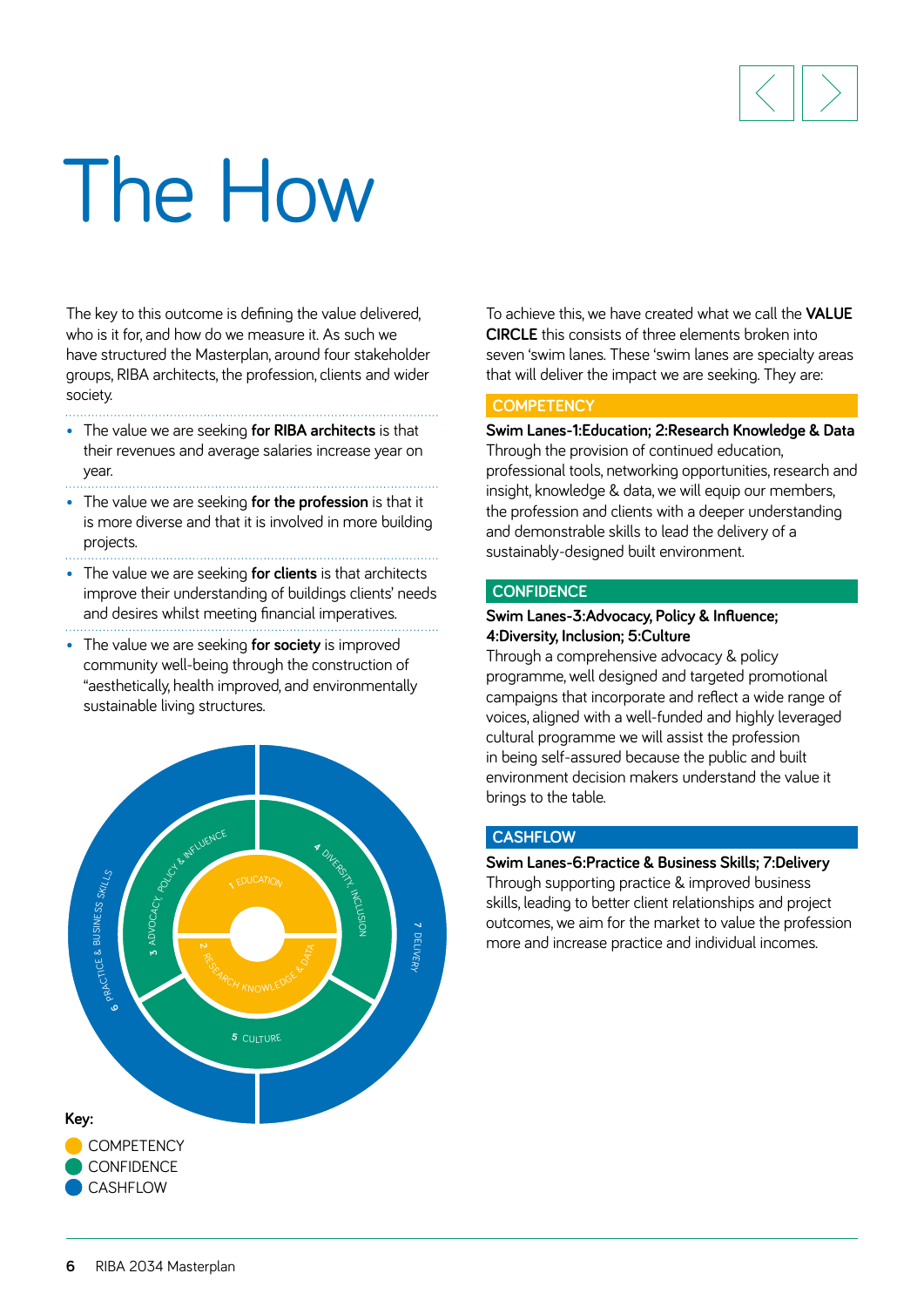

### Measuring Progress

Over the next twelve years we will our success in delivering the above outcome by using these measures **- an increase in the average revenue of architects, an increase in the number of building projects involving an architect and an increase in the percentage of UK buildings consider good quality, the completion of CPD & Mandatory competencies,** to name a few. Progress against these will be measured in the RIBA Benchmarking Survey, and the to be developed Health of the Built Environment Report.

The Masterplan is based on the research undertaken as part of the Presidents Fact Finding Mission (PFFM) and is designed to accommodate six biennial plans reflecting the presidential cycle in reaching the goals. Council are the holders and stewards of the plan, looking at the results in the benchmarking survey and suggesting areas for prioritisation to the Board, who, in conjunction with the next president, set the next Biennial plan from which the executive will develop its delivery activities and budget. In this respect, the Council acts as strategic insight body and Board as the strategic oversight body.

Our world needs practical and intellectual leadership, and architects, supported by their institute the RIBA, are in the best position to help realise the creation of a better world.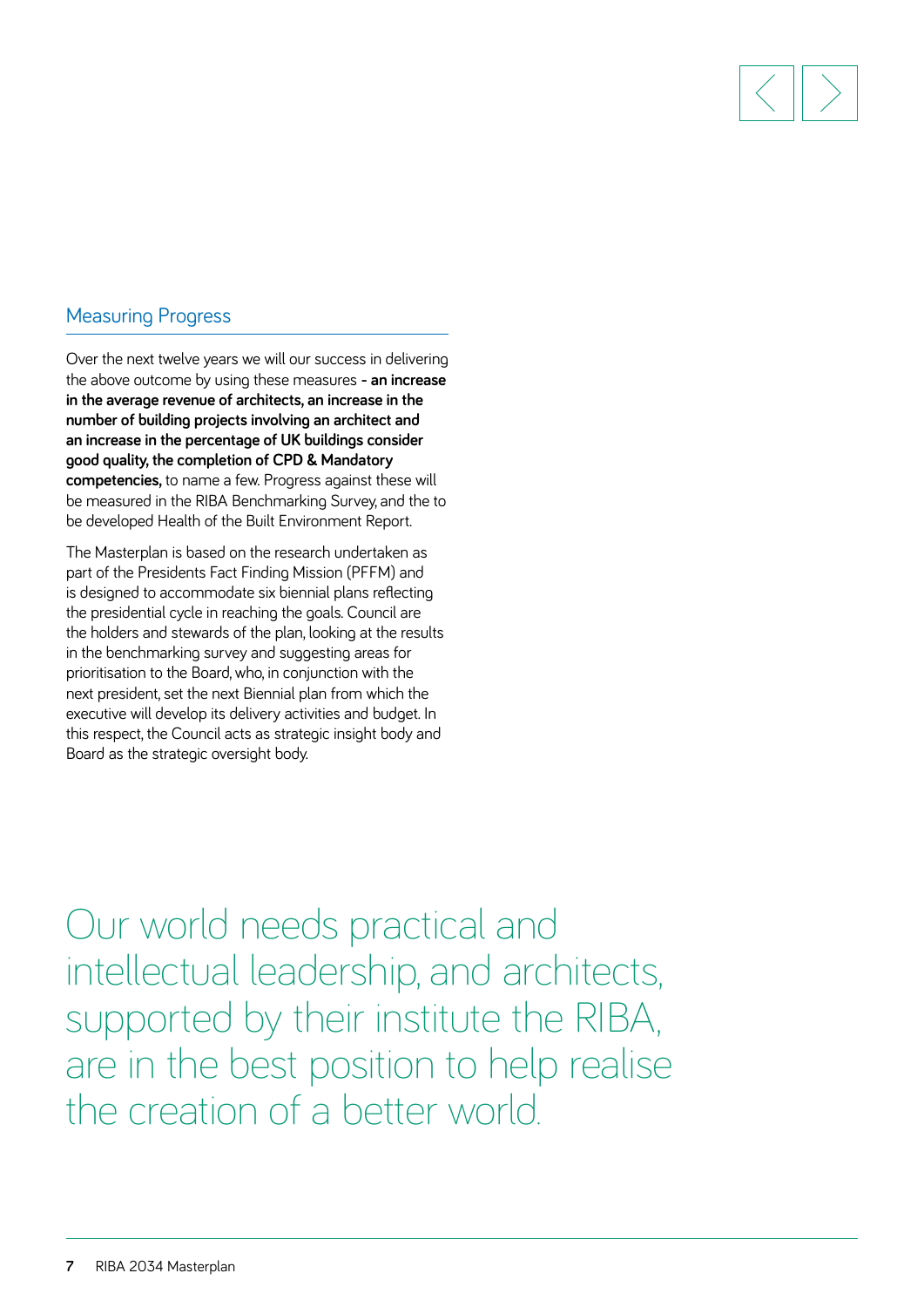| <b>Desired Outcomes</b>               | Architects create value for society through an effective profession                    |                                                                                                                                                                                                                                                    |                                                                                                                                                                                                                                                                                                                                                                                                               |                       |         |                                                                                                                                                                                               |            |  |  |  |
|---------------------------------------|----------------------------------------------------------------------------------------|----------------------------------------------------------------------------------------------------------------------------------------------------------------------------------------------------------------------------------------------------|---------------------------------------------------------------------------------------------------------------------------------------------------------------------------------------------------------------------------------------------------------------------------------------------------------------------------------------------------------------------------------------------------------------|-----------------------|---------|-----------------------------------------------------------------------------------------------------------------------------------------------------------------------------------------------|------------|--|--|--|
|                                       | skills to lead the delivery of a sustainably-<br>designed built environment.           | Through the provision of continued education,<br>professional tools, networking opportunities,<br>research and insight, knowledge & data, we will<br>equip our members, the profession and clients<br>with a deeper understanding and demonstrable | Through a comprehensive advocacy & policy<br>programme, well designed and targeted<br>promotional campaigns that incorporate and<br>reflect a wide range of voices, aligned with a well-<br>funded and highly leveraged cultural programme<br>we will assist the profession in being self-assured<br>because the public and built environment decision<br>makers understand the value it brings to the table. |                       |         | Through supporting practice & improved business<br>skills, leading to better client relationships and<br>project outcomes, we aim for the market to value<br>the profession more and increase |            |  |  |  |
| How we measure<br>progress            | RIBA Health of the Built Environment Report and RIBA Benchmarking Survey               |                                                                                                                                                                                                                                                    |                                                                                                                                                                                                                                                                                                                                                                                                               |                       |         |                                                                                                                                                                                               |            |  |  |  |
| Biennial Plan 6:<br>2032-33           |                                                                                        |                                                                                                                                                                                                                                                    |                                                                                                                                                                                                                                                                                                                                                                                                               |                       |         |                                                                                                                                                                                               |            |  |  |  |
| <b>Biennial Plan 5:</b><br>2030-31    |                                                                                        |                                                                                                                                                                                                                                                    |                                                                                                                                                                                                                                                                                                                                                                                                               |                       |         |                                                                                                                                                                                               |            |  |  |  |
| <b>Biennial Plan 4:</b><br>2028-29    |                                                                                        |                                                                                                                                                                                                                                                    |                                                                                                                                                                                                                                                                                                                                                                                                               |                       |         |                                                                                                                                                                                               |            |  |  |  |
| <b>Biennial Plan 3:</b><br>2026-27    |                                                                                        |                                                                                                                                                                                                                                                    |                                                                                                                                                                                                                                                                                                                                                                                                               |                       |         |                                                                                                                                                                                               |            |  |  |  |
| <b>Biennial Plan 2:</b><br>2024-25    | Competence                                                                             |                                                                                                                                                                                                                                                    |                                                                                                                                                                                                                                                                                                                                                                                                               | Confidence            |         | Cashflow                                                                                                                                                                                      |            |  |  |  |
| <b>Biennial Plan 1:</b><br>2022-23    |                                                                                        |                                                                                                                                                                                                                                                    |                                                                                                                                                                                                                                                                                                                                                                                                               |                       |         |                                                                                                                                                                                               |            |  |  |  |
| <b>Themes</b>                         | Education                                                                              | Research,<br>Knowledge & Data                                                                                                                                                                                                                      | Advocacy, Policy<br>& Influence                                                                                                                                                                                                                                                                                                                                                                               | Diversity & Inclusion | Culture | Practice &<br><b>Business Skills</b>                                                                                                                                                          | Delivering |  |  |  |
| <b>Key Success</b><br><b>Measures</b> | CPD completed, qualifications publications<br>informal learning, mandatory competences |                                                                                                                                                                                                                                                    | Number of building projects involving an architect<br>Demographic make up of architects<br>Number of Cultural Programme engagements                                                                                                                                                                                                                                                                           |                       |         | Average salary of architects<br>Average revenue of architects                                                                                                                                 |            |  |  |  |

RIBA 2034 Masterplan **8** RIBA 2034 Masterplan  $\infty$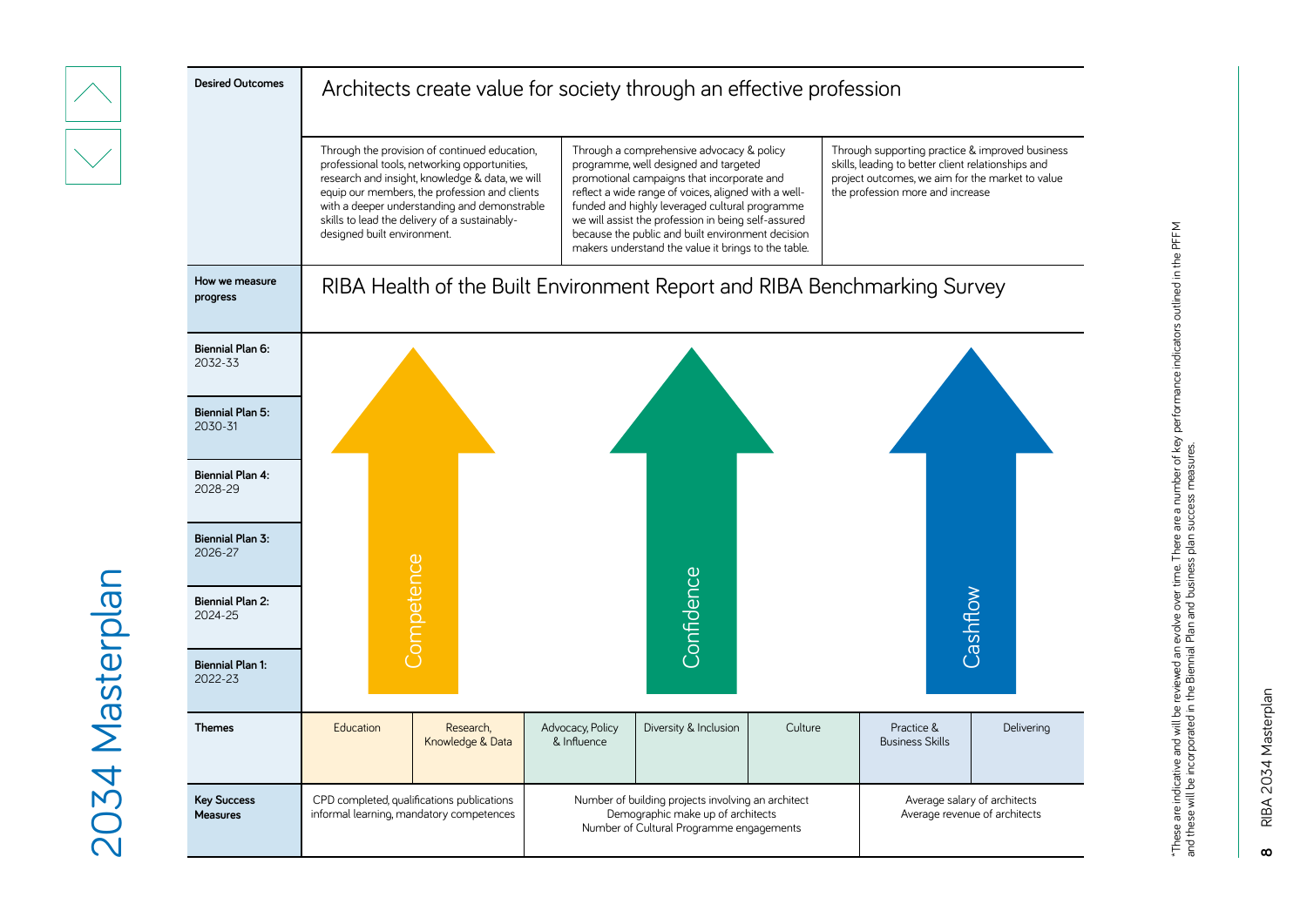



In a period when we are seeing growing inequality, including spatial and environmental inequality, across the UK, it is vital the RIBA stands up for the needs of UK citizens in advancing just, fair, healthy environments for all....



Indy Johar, PFFM champion.